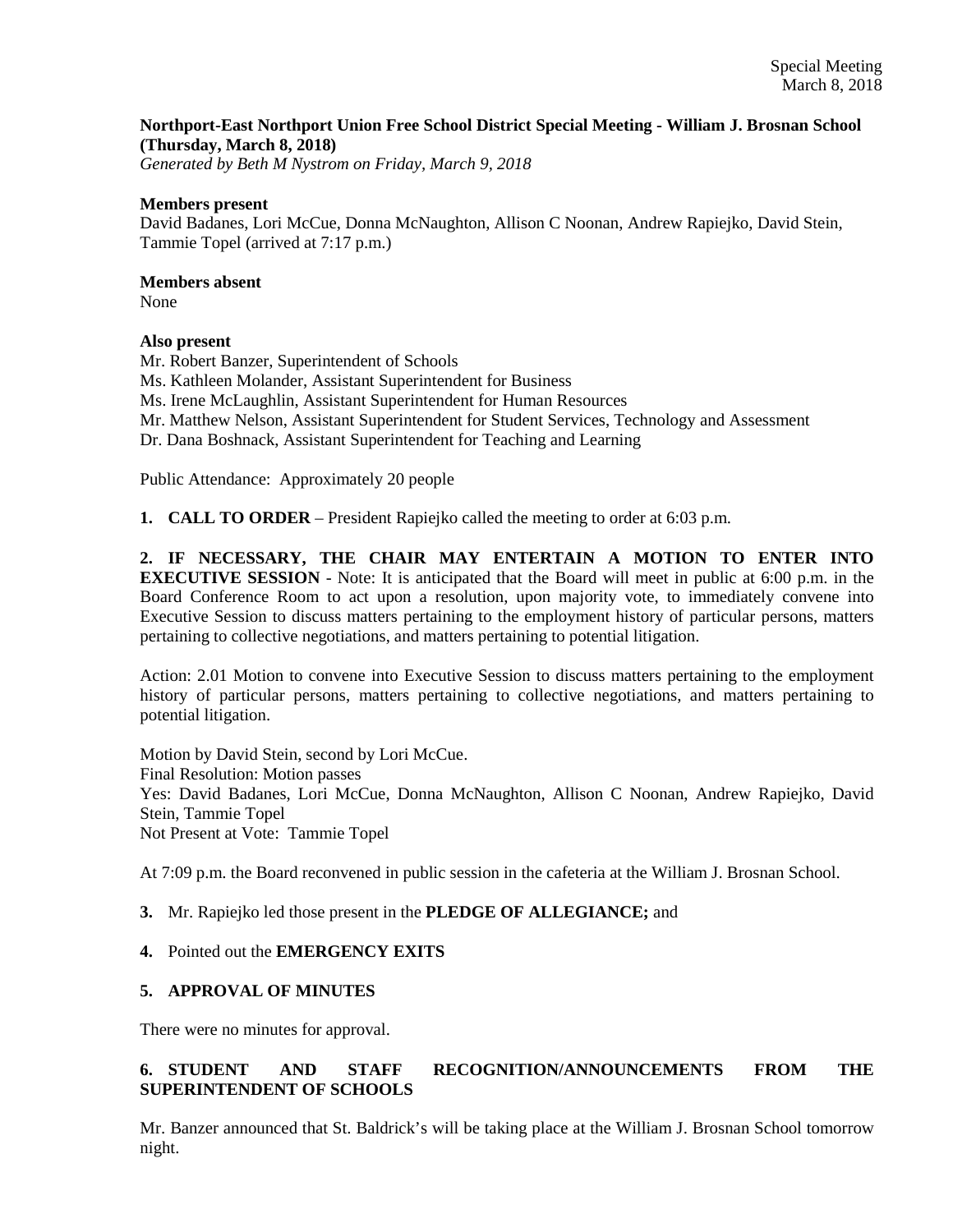Presentations: 6.01 Safety and Security Follow-up

Superintendent Banzer presented a security follow-up to the presentation at the March  $8<sup>th</sup>$  Board of Education meeting. Mr. Banzer stated that the District takes a holistic approach to student well-being. The culture and core beliefs are connected through the emotional well-being and mental health support, safety and security, and connectedness to school and community. Safety and security are continuously reviewed with security staff, training, partnerships with outside agencies and law enforcement, emergency planning and district and building plans. Facilities and equipment considerations include door locks, vestibules, cameras, door swipes and equipment, etc. There are various organization that facilitate connectedness including PTA, SEPTA, and GPTA partnerships, the Drug and Alcohol Task Force, and community volunteers. At each school there are many programs, clubs and extracurricular activities that connect students. The culture and core beliefs are reinforced through the districts missions statement, code of conduct, "see something, say something" from students, staff and community, and every student connects to at least one adult.

The District's emotional well-being and mental health support includes 22 Counselors (one at each elementary, three at each middle school, and ten at the high school; 12 Psychologists (one at each elementary, one at each middle school, two at the high school, and two district-wide; 6 Social Workers (one at each middle school and two at the high school, one AHIP and one Drug and Alcohol Counselor). In addition there are formal intervention teams "Learning Support Teams"

There was a discussion regarding health classes, social emotional skills, clubs and extracurricular activities, and the learning support teams.

There was a discussion among the Board and community members regarding social emotional learning, behavior analysts, more of an emphasis on mental health and support for staff in these areas.

Several community members stated that they were opposed to having armed guards in the schools and more needs to be done regarding mental health.

Several other community members stated that they are in favor of having armed guards in addition to more mental health support.

#### **7. DISCUSSION OF SUPERINTENDENT'S PROPOSED 2018-2019 BUDGET**

Discussion: 7.01 Discussion of Instruction, Technology, BOCES and Special Education in following Budget Function Codes:

Mr. Banzer presented on the proposed 2018-2019 budget components of Instruction, Technology, BOCES and Special Education.

The proposed 2018-2019 budget includes the following: Instructional Technology - providing Chromebook computers to all students in grades 10-12 in September 2019 (the District is finishing grade 6-12 deployment which was started in September 2017), expanding licensing for Chromebook applications (GoGuardian, Kami, Read & Write for Google Chrome, etc.), and purchasing extended warranties for servers/storage network equipment. Fine and Performing Arts - purchase of a concert grand piano for Northport High School auditorium to replace a 50-year-old broken and previously refurbished grand piano, and purchase of pug mill to recycle clay for ceramics classes. Counseling and Health Services – Re-work Career Center space to support and provide flexible collaboration/learning space; contract with Dr. Byron (NICE, Inc.) to support, inspect, repair/replace, and maintain AED inventory; add new AEDs to district inventory to support sports teams. Physical Education & Athletics – Start purchase of lacrosse helmets and expand reconditioning of district equipment beyond football (NOCSAE certification);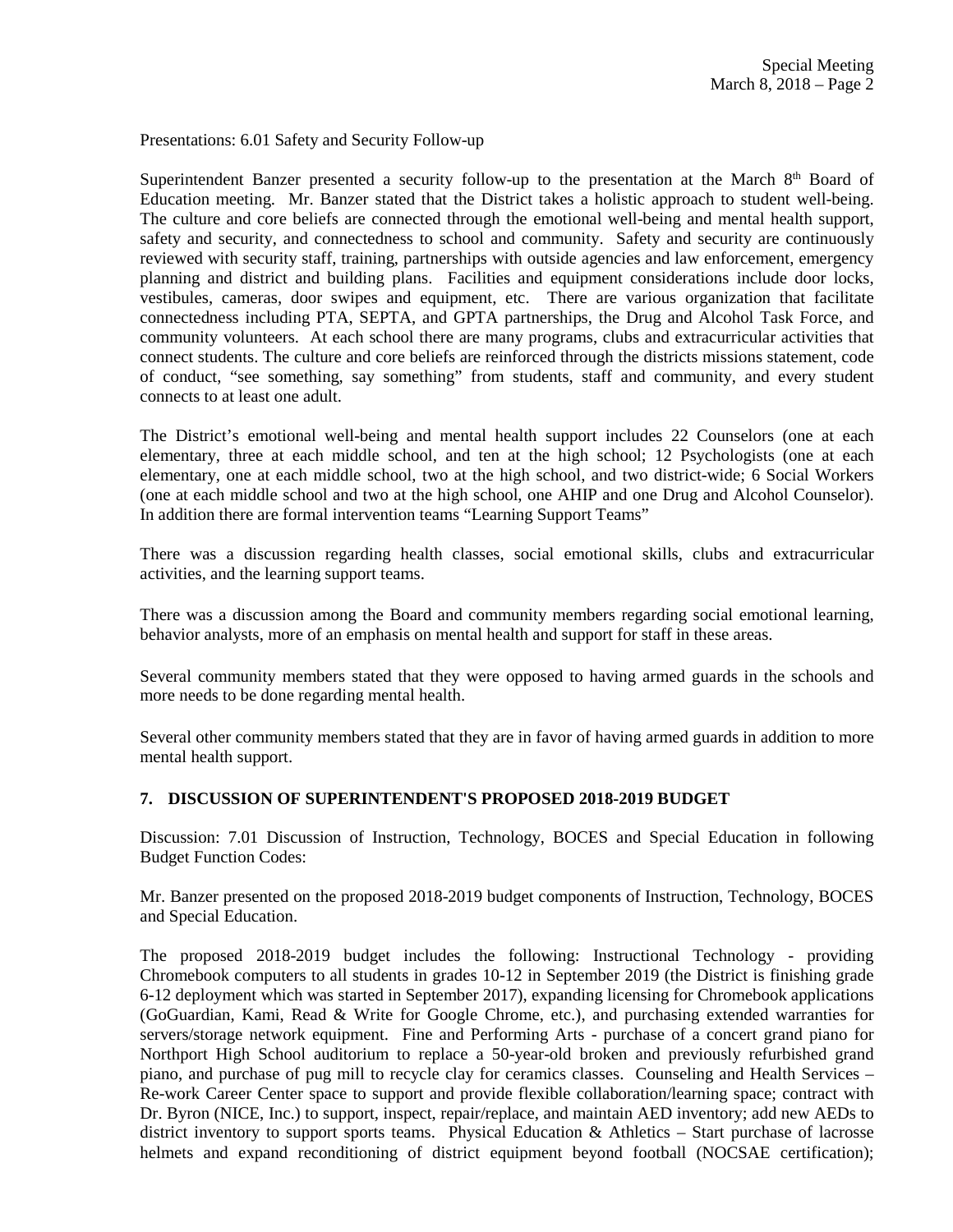introduce CPR in schools program to certify students in grades 7 and 9; purchase treadmills/elliptical machines to replace 10-15 year old equipment; additional contest fees for newly added swim teams and badminton team. Instructional Equipment  $-7$  high school classrooms with moveable desks and chairs; computer lab/flexible learning space moveable furniture/desks and chairs. The proposed 2018-2019 budget also includes professional development in curriculum writing training, social/emotional learning and reading instruction and assessment; and training opportunities through BOCES through educator consortium and regional workshops and conferences.

Mr. Banzer reviewed the equipment,/contractual/supplies/debt services in General Support, Instruction, Special Education, Transportation, Community, Debt Service & Interfund Transfers.

The Board reviewed the 2018-2019 proposed budget in the following function codes:

| <b>Function Code</b> | Description                                   |
|----------------------|-----------------------------------------------|
| 1010                 | <b>Board of Education</b>                     |
| 1060                 | <b>District Meeting</b>                       |
| 1240                 | <b>Chief School Administrator</b>             |
| 1310                 | Accounting                                    |
| 1311                 | <b>Business Administration</b>                |
| 1320                 | Auditing                                      |
| 1325                 | Treasurer                                     |
| 1345                 | Purchasing                                    |
| 1420                 | Legal                                         |
| 1430                 | <b>Human Resources</b>                        |
| 1480                 | <b>Public Information and Services</b>        |
| 1680                 | <b>Central Data Processing</b>                |
| 1910                 | Insurance                                     |
| 1920                 | <b>School Association Dues</b>                |
| 1930                 | <b>Judgment and Claims</b>                    |
| 1981                 | <b>BOCES</b> Administrative Costs             |
| 2010                 | <b>Curriculum Development and Supervision</b> |
| 2020                 | Supervision - Regular School                  |
| 2040                 | Supervision - Special School                  |
| 2060                 | Research, Planning and Evaluation             |
| 2070                 | In-Service Training - Instruction             |
| 2110                 | Teaching - Regular School                     |
| 2250                 | Programs for Students with Disabilities       |
| 2280                 | Occupational Education                        |
| 2310                 | <b>Continuing Education School</b>            |
| 2320                 | <b>Summer School</b>                          |
| 2610                 | School Library and Audio Visual               |
| 2630                 | <b>Computer Assisted Instruction</b>          |
| 2810                 | Guidance                                      |
| 2815                 | <b>Health Services</b>                        |
| 2822                 | <b>Education Related Support Services</b>     |
| 2825                 | <b>Social Work Services</b>                   |
| 2850                 | <b>Co-Curricular Activities</b>               |
| 2855                 | <b>Interscholastic Athletics</b>              |
| 7140                 | <b>Community Recreation</b>                   |
| 8060                 | Community - Civic Activities                  |
| 9710                 | Serial Bonds - Public Library                 |
| 9711                 | Serial Bonds - School Construction            |
| 9760                 | <b>Tax Anticipation Notes</b>                 |